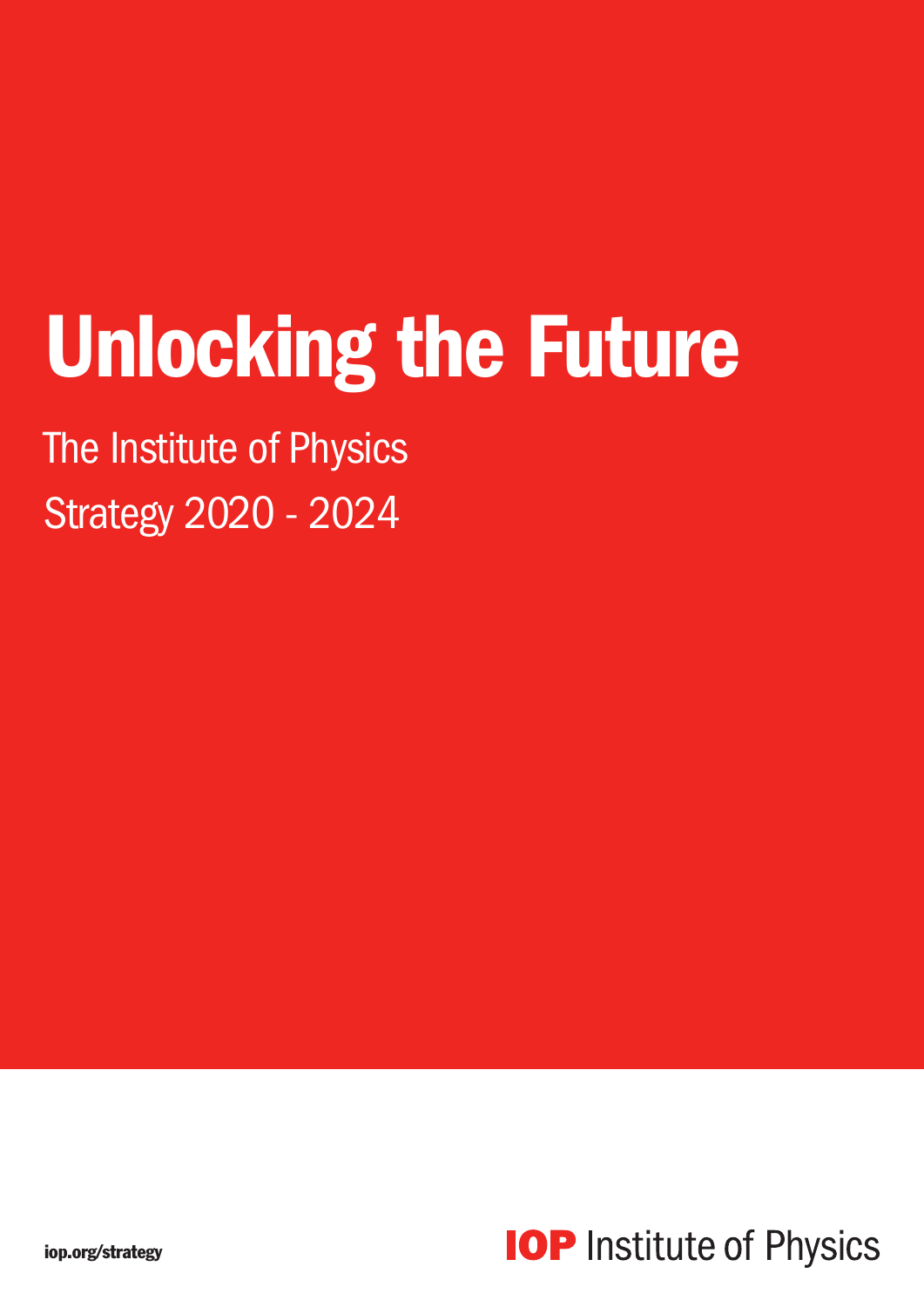# Unlocking the Future The Institute of Physics Strategy 2020 – 2024

As a society we face unprecedented challenges. Globally, we need to address a changing climate and a growing population, to decarbonise economies, improve healthcare and ensure water, food and energy supplies. Domestically, we need to develop the next generation of industries to create jobs and improve productivity to safeguard citizens' futures.

Physics has a vital role to play in tackling these issues and helping make the UK and Ireland fit for a new industrial era of science, technology and engineering.

The Institute of Physics (IOP) 2020-24 strategy, summarised here, aims to develop and support a thriving physics ecosystem, unlocking the future for UK and Irish physicists and their work at home and around the world.

The new strategy builds on the foundations created over the last five years. These foundations include our flagship community space and office in London's King's Cross – an investment underpinned by a strengthened financial position – and a modern membership structure that supports the diversity of physics careers. With these fundamentals in place, the new strategy represents an increase in our ambition to maximise the societal and economic benefit of physics through partnerships with government, industry and academia.

In developing the strategy, we have consulted with members, partners and staff, and have drawn on an evidence base developed within the organisation, which provides benchmarks for measuring our progress. This is particularly important as the political and economic context continues to shift.

## Three challenges

The strategy identifies three key challenges that present the greatest barriers to unlocking the potential of physics and its impact in society:

# 1

Diversity and skills: We want to build a thriving, diverse physics community and play our part in solving the science, technology, engineering and maths (STEM) skills shortage by ensuring that people, no matter their background or where they live, have access to worldclass physics education and training.

### $\bm{\mathcal{V}}$

Unlocking capability: We want to ensure that the UK and Ireland are able to realise the full societal and economic benefits of the new industrial era.

# 3

Public dialogue: We want to show the impact of physics on people's lives, enabling informed public debate about funding and policy in areas including healthcare, climate change and cyber security.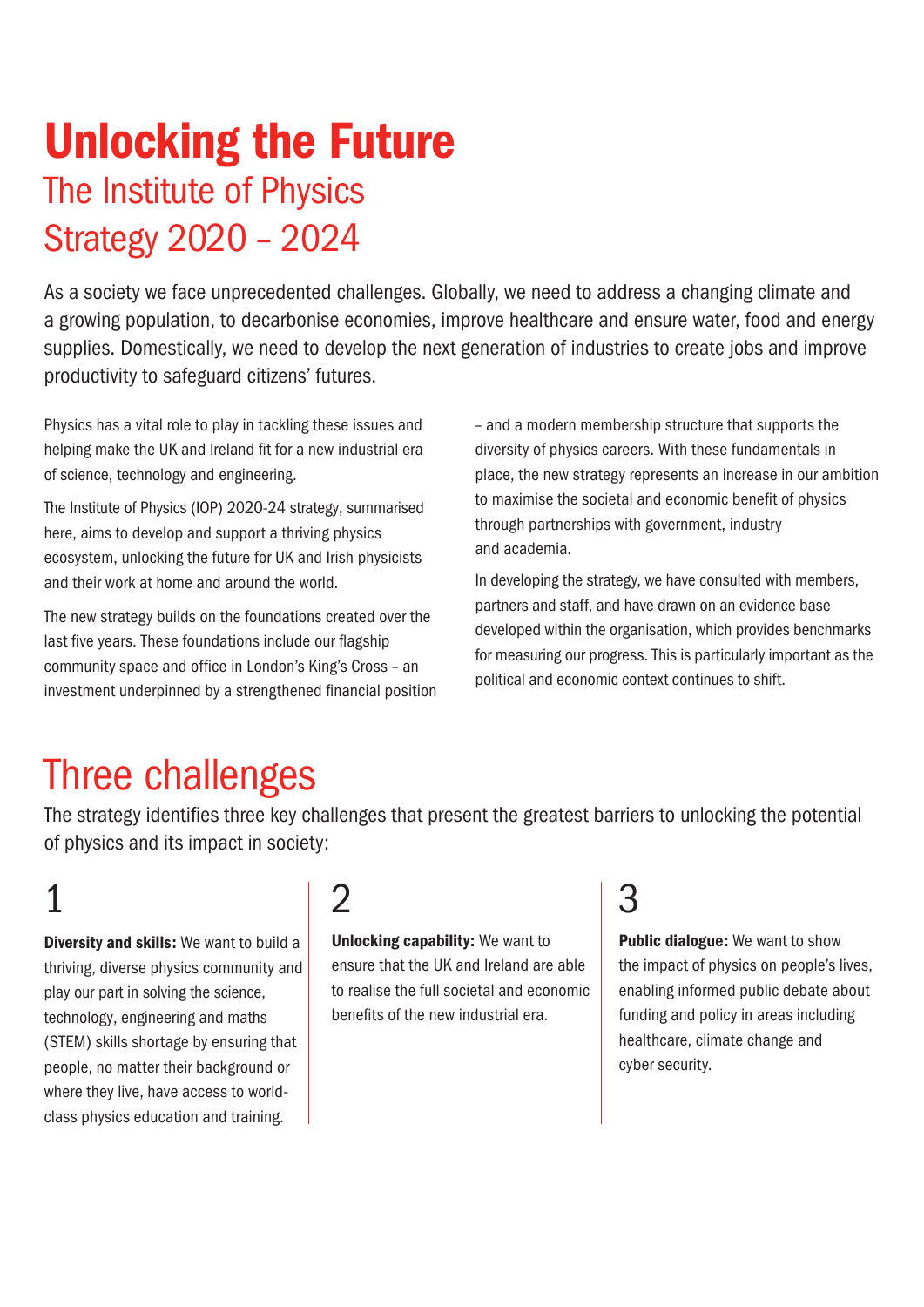# Six aspirations

To meet these challenges, we have six aspirations for the changed world we want to see at the end of the strategy period. This is a broad and ambitious strategy and our aspirations are also ambitious:

# 1

Every secondary school pupil in the UK and Ireland will have access to a specialist physics teacher.

### 2

Girls will make up at least 30% of those taking physics at age 16-19 and there will be double the current number of young people from black and minority ethnic and lower socio-economic backgrounds.

### 4

Double the current number of people will be employed in technical roles in physics-based and engineering businesses and the number of those on physics-based science apprenticeships will have increased by a factor of 100.

### 5

Our publishing services to the worldwide physics community will have further improved such that the number of scientists publishing their research in our journals will grow by 25%.

### 3

There will be clear roadmaps and funding commitments from the UK and Irish governments that propel research and development investment towards the Organisation for Economic Cooperation and Development average of 2.4% of Gross Domestic Product.

6

10% of the population will have a meaningful engagement with a physicsbased public event and 1% will have sustained contact with physics.

These aspirations will serve as measures of our success in driving change for the UK and Ireland.

# How will we get there?

#### **Partnerships**

Our aspirations are highly ambitious. We cannot achieve them alone, so working in partnerships and influencing others are vital. We will engage with all our members and stakeholders, in the UK and Ireland and internationally, to drive progress towards them.

### £10 million investment in a new Challenge Fund

To underpin this commitment, we are allocating £10 million to a Challenge Fund to support work with partners and co-funders, and to accelerate the delivery of the strategy.

#### Evidence

The challenges and aspirations we have set ourselves are based on evidence. We will continue to develop an evidence base as an integral part of our work, to measure the impact of our work and inform future decisions that can strengthen physics and unlock its potential to benefit society. We will continue to monitor the external environment and will review our goals after three years to ensure they remain relevant to the challenges we face.